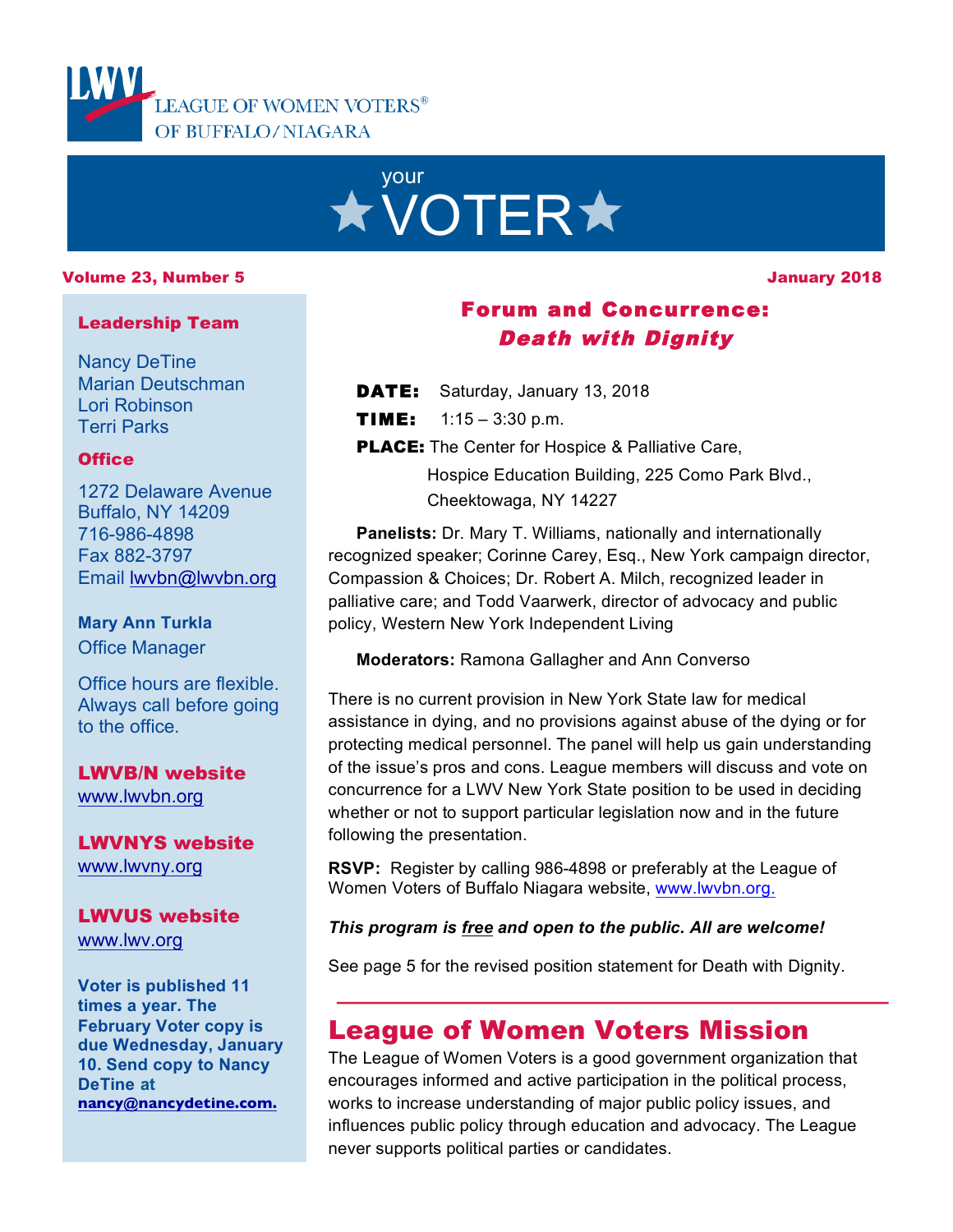## **News from the Board**

### Special Thank You to a Most Valued League Member

Since 2013, Judith Clarke, Volunteer Coordinator, has recruited the volunteers who worked with our League for naturalization ceremonies and voter registration events, as candidate event moderators and timekeepers, and as speakers for other organizations. Judy was also one of the first people to volunteer as a member of the Finance Committee when we organized it in 2012, to ensure that we manage our funds wisely and to increase the earnings from our reserve funds. She did most of the research and writing of our investment policy and has been a key committee member to monitor our investments. When Judy notified the board that she would resign in early December, colleagues were quick to respond with accolades for her warm, caring nature, positive and respectful relations with everyone, keen intellect, dedication and quick wit. Judy has enlivened every meeting with her incisive comments and keen observations.

To say you will be missed, Judy, is a profound understatement! We deeply regret that you're leaving the board and send our prayers that you continue to face life with the courage and grit we all have admired.

*The LWVBN Board of Directors*

## League Members Continue their Generous Support for Worthy Organizations

At our holiday party on December 2, League members again demonstrated their kindness and good will with donations to the Massachusetts Avenue Project (MAP). We learned about the many different efforts that MAP offers from Diane Picard, executive director, and a fine student representative.

#### Making Democracy Work: Honoring Local League Leaders

This edition of the Voter includes a nomination form for the 2018 Making Democracy Work Award. Please consider nominating a community member who you feel has made memorable efforts to make democracy work. Recent honorees include attorney Michael Kuzma, Erin Heany, Bill Nowak, Sam Magavern, Bonnie Smith from WEDI, Scott Gehl from HOME and Roger Cook. We welcome your nomination for the 2018 award by February 21, 2017. The nomination form has the details.

## **Great Decisions**

It was so nice of Nora Mikes to notify me that WNED -TV was replacing the Charlie Rose show with the Great Decisions 2017 DVD on Sunday mornings from 11:30 till noon from November 26 through December 24. I talked with Mary from program information at the station to thank them and hope that they will also telecast the 2018 series and, if so, let us know when it might air. Hopefully it will be close to the time when we resume discussion of our topics in April. She did ask me for specifics. Keep your fingers crossed. The books are due to arrive sometime in January so if anyone wants her copy before March, call me so we can arrange how to get it to you.

*Bernice Baeumler*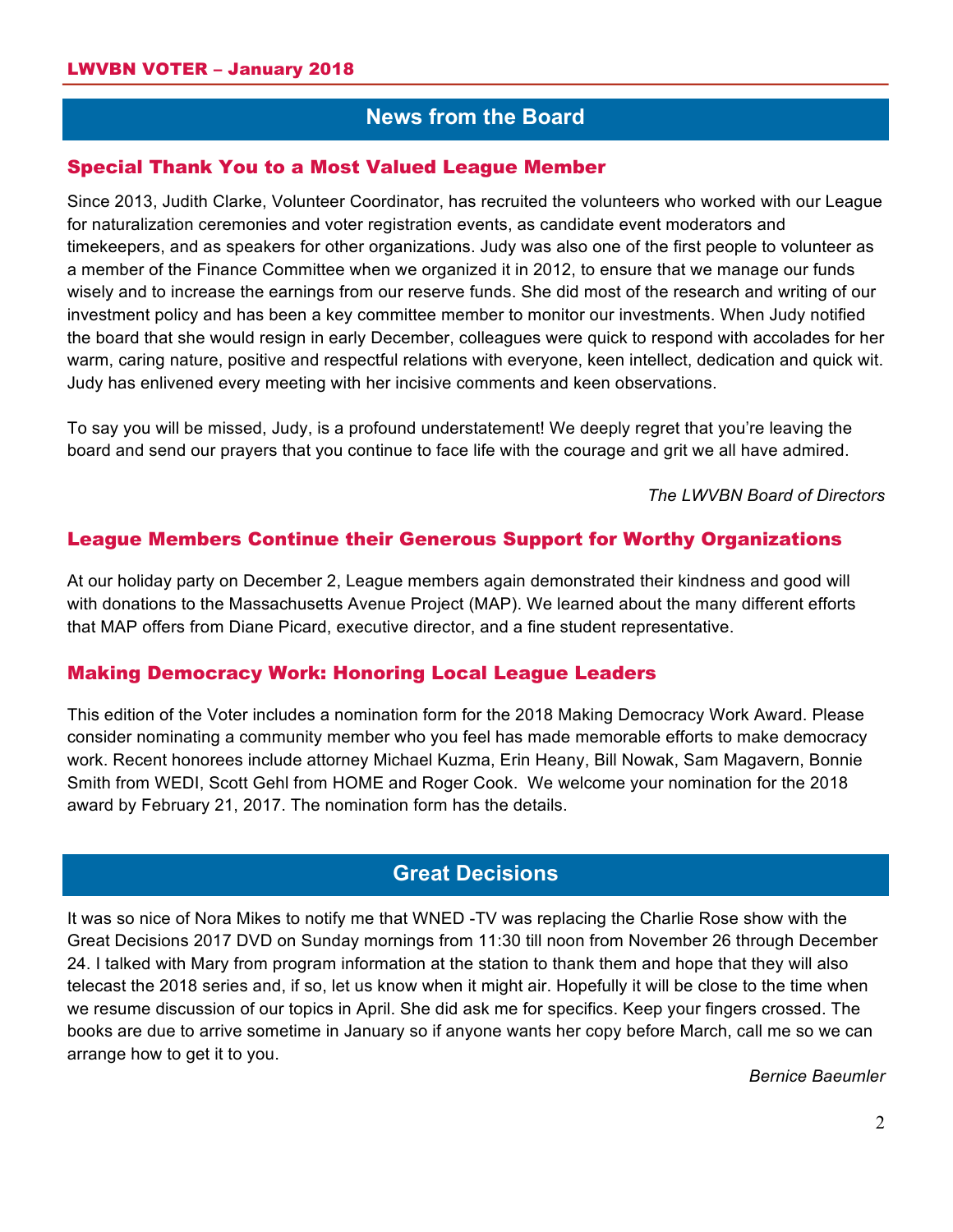## **Recognizing 2017 League Volunteers**

In her book, *A Nun on the Bus*, Sister Simone Campbell wrote: "But a democracy cannot survive if various groups and individuals only pull away in different directions. Such separation will not guarantee that all are allowed the opportunity for 'life, liberty and the pursuit of happiness.' All people must be recognized for their inherent dignity and gifts regardless of the color of their skin, their religious beliefs, or their place of origin. And all these gifts need to be shared in order to build up the whole.

"So I have begun to wonder if the new task of the first half of the twenty-first century should be a commitment to civil obligation as a balance to the focus on civil rights.

"Civil obligations call each of us to participate out of a concern and commitment for the whole. Civil obligations call us to vote, to inform ourselves about the issues of the day, to engage in serious conversation about our nation's future and learn to listen to various perspectives."

The 102 people listed below have shown through their actions on behalf of the League in 2017 that they embrace the concept of civil obligations as Sister Campbell envisions it.

Sue Fay Allen Kris Allen Lona Allendoerfer Agnes Annis Bonnie Asch Harold Asch Bernice Baeumler Phillis Banas Kathleen Bassett Joyce Bol Joan Broderick Barb Brooks Dot Brown Margaret Brunson Judy Capodicasa Jim Carr Judith Casassa Sandy Chelnov Judy Clarke Ann Converso Pat Costanzo JosetteCunningham Nancy DeTine Marian Deutschman Krysta Doerfler Alan Dozoretz

Pauline Dyson Mike Egan Wynnie Fisher Jean Flowers Barbara Frackiewicz Ramona Gallagher Scott Gehl Mary Gentile Ellen Gibson Gladys Gifford Donna Gioia Janet Goodsell Marie Hanrahan Dick Hemann Mary Herbst Judy Hoffman Betty Howell Jack Howell Judy Huber Maxine Insera Barb Jezioro Ellie Johnson Shirley Joy Charles Kaars Joanne Kahn Marlene Katzel

Beth Kaufman Carl Klingenschmitt Carolyn Koelmel Kathie Macaluso Ann Marie Malachowski Sue Marom Janet Massaro Nicole Matteson Kathleen McCarthy Laura McDade JoAnn Mecca Barbara Metivier Sally Metzger Judy Metzger Nora Mikes Arlene Miles Sally Moehlau Joan Mondul Ellen Moomaw Jayne Murray Ellen Neumaier Amelia Palka Terri Parks Joan Photiadis Natalie Photiadis Marianne Poprosky

Christine Reichmuth Lori Robinson AlbertaRoman Alice Say Mary Scheeder Judith Schiffert Deborah Shiffner Joan Sillman Lynda Stephens Sue Stievater Flora Summe Dorothy Tao Lee Tetkowski Lyle Toohey Mary Ann Turkla Lynne Vallone Sara Vernon Kate Wagner Judy Weidemann Pat Wille Amy Witryol Liz Zausmer Paul Ziebarth Joyce Zobel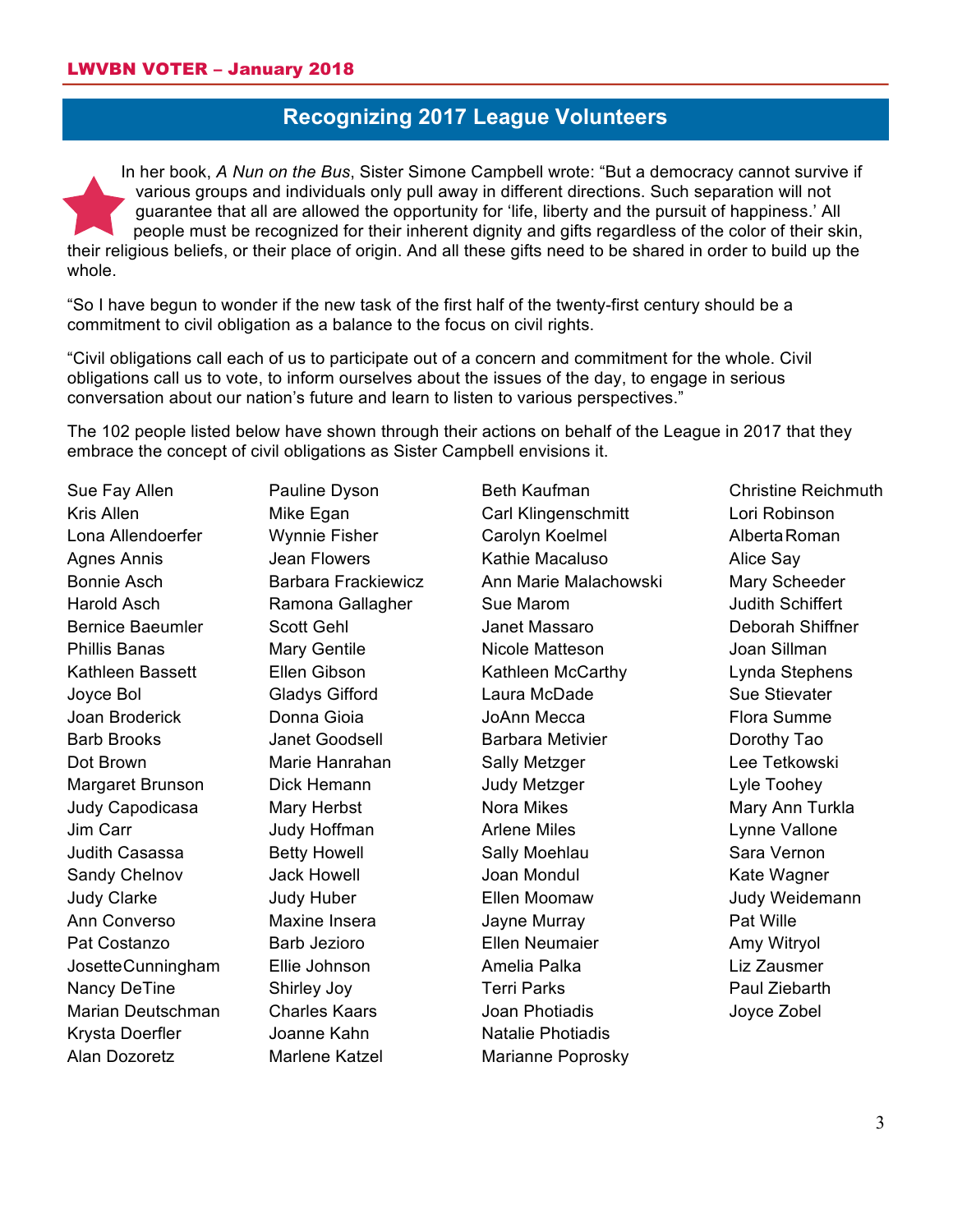## **Our Nuclear Times: Article Two**

What are FEPs? Where can you find them? On the internet's international database of Features, Events and Processes for the Geologic Disposal of Radioactive Waste. Let's look at WATER and match it to FEPs for Buffalo's WVDP (West Valley Demonstration Project), a nuclear waste site.

Example one: FEPs section 1.2.10 describes "effects of erosion." This is a good category for the five-inch rainfall of August 2009 that caused a 300-foot-wide slump (small landslide) of soil and mature trees far down into Buttermilk Creek, right next to WVDP. Climate change is causing rainfalls of increased frequency and intensity in the Great Lakes region. More erosion events will certainly take place at the WVDP site, a glacial plateau of soil-sand-clay.

You will find "water management" in section 1.4.07. Scoby Dam is on the Cattaraugus Creek downstream from WVDP. Layers of old river sediment, with some measurable amounts of radioactivity, have accumulated behind this dam.

Sections 2.1.07 and 2.1.08 describe "processes that affect wastes and containers." A past event at WVDP included a "bath tub effect." Covers placed over trenches filled with boxes and barrels leaked, and caused the trenches to fill with rainwater. Some radioactive contaminants from corroded containers escaped in overflows.

"Groundwater flow systems" are in section 2.2.07. There was an accidental liquid waste spill in the 1960s under the soon-to-be-demolished Main Building. This formed a water-borne plume of radioactivity containing Strontium-90, which is a calcium pretender that binds to bones. A deep, 200-foot-long engineered barrier now captures much of the Strontium-90, but not all.

FEPs sections 2.4.03 and 3.3.01 concern "intake of water by individual humans" and "presence of radioactive species in drinking water." Did you know that trace amounts of WVDP radionuclides have been found in the delta sediments of the Niagara River at Lake Ontario?

Next: Watch for information about upcoming large-scale WVDP projects called Phase II Decisions.

*Barbara Frackiewicz*

# **Election Services**

October was an extremely productive month for this committee, with two mailings. The first required that notices be sent to three different sites, with a total of more than 1,300 notices for which our volunteers placed mailing labels on envelopes, and then proceeded to fold, stuff, seal, and stamp all of those notices. The second mailing consisted of the same process with close to 300 notices sent. This committee also conducted one nominations meeting and one election in October. League members logged more than 40 volunteer hours to accomplish all of the tasks described above. My deepest heartfelt thanks to those who ably assisted: Judith Clarke, Joyce Bol, Lee Tetkowski, Sally Metzger, Ramona Gallagher, Shirley Joy, Janet Goodsell, Nora Mikes, Mike Egan, Ellie Johnson, Marianne Poprosky, Terri Parks, and Marlene Katzel. When I asked for volunteers for the mailings, the response was terrific. I am honored by your commitment.

*Alan Dozoretz, Chair*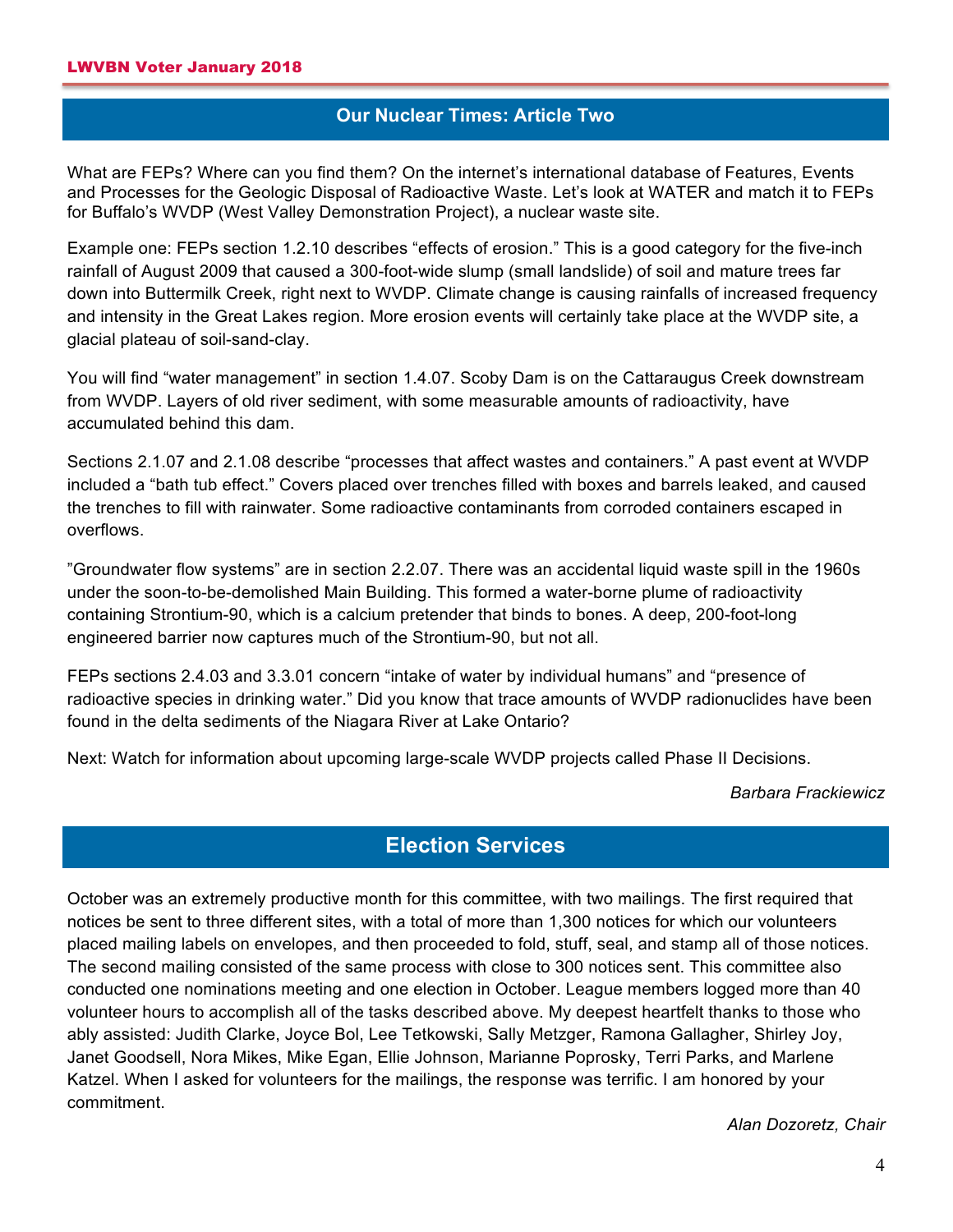# **Volunteer Coordinator's Report**

Our October commitments to naturalization ceremonies were fulfilled by Laura McDade, Barbara Metivier, Patricia Wille and Judy Weidemann. Barbara Brooks and Kate Wagner represented the LWVBN at a November 2 ceremony.

The 2017 calendar for naturalization ceremonies was completed by Joan Sillman, Judy Casassa, Josette Cunningham, Joyce Bol and Charles Kaars in November. Elisabeth Zausmer and Joyce Bol represented the League at the last ceremony of the year on December 21.

Two League members -- Marian Deutschman and Barbara Metivier -- served as moderator and timekeeper for a Candidates Night.

JoAnn Mecca and Ramona Gallagher served as stringers for the AP (Associated Press) wire service for both the primary election and the general election.

Patricia Wille will assume the responsibilities of coordinating League volunteers for naturalization ceremonies beginning in January 2018. I know she will appreciate your responsiveness to her requests for volunteers and looks forward to working with a great group of League members.

*Judith Clarke*

## Save the Date!

On Thursday, February 15, 2018, the League will join AAUW as a co-sponsor to present

#### Women in Politics: Challenges Women Face When Running for Public Office.

Mark your calendars now for this important dinner and panel discussion moderated by Diana Cihak, founder of WEPac/Electing Women into Office. The reservation form will be in the February Voter.

#### LWV New York State Concurrence Position on Death with Dignity, Revised:

1. The League of Women Voters of New York believes state laws should grant the option for a terminally ill person to request medical assistance from a relevant, licensed physician to end one's life.

2. The League of Women Voters believes such legislation should include safeguards against abuse of the dying and protections for medical personnel who act in good faith compliance with the law.

The position was revised to match the exact wording approved by the delegates at the June 2017 convention of the League of Women Voters of New York State.

Reminder: **League members should take the background materials that they received with the November and December Voters with them to the program on January 13.**